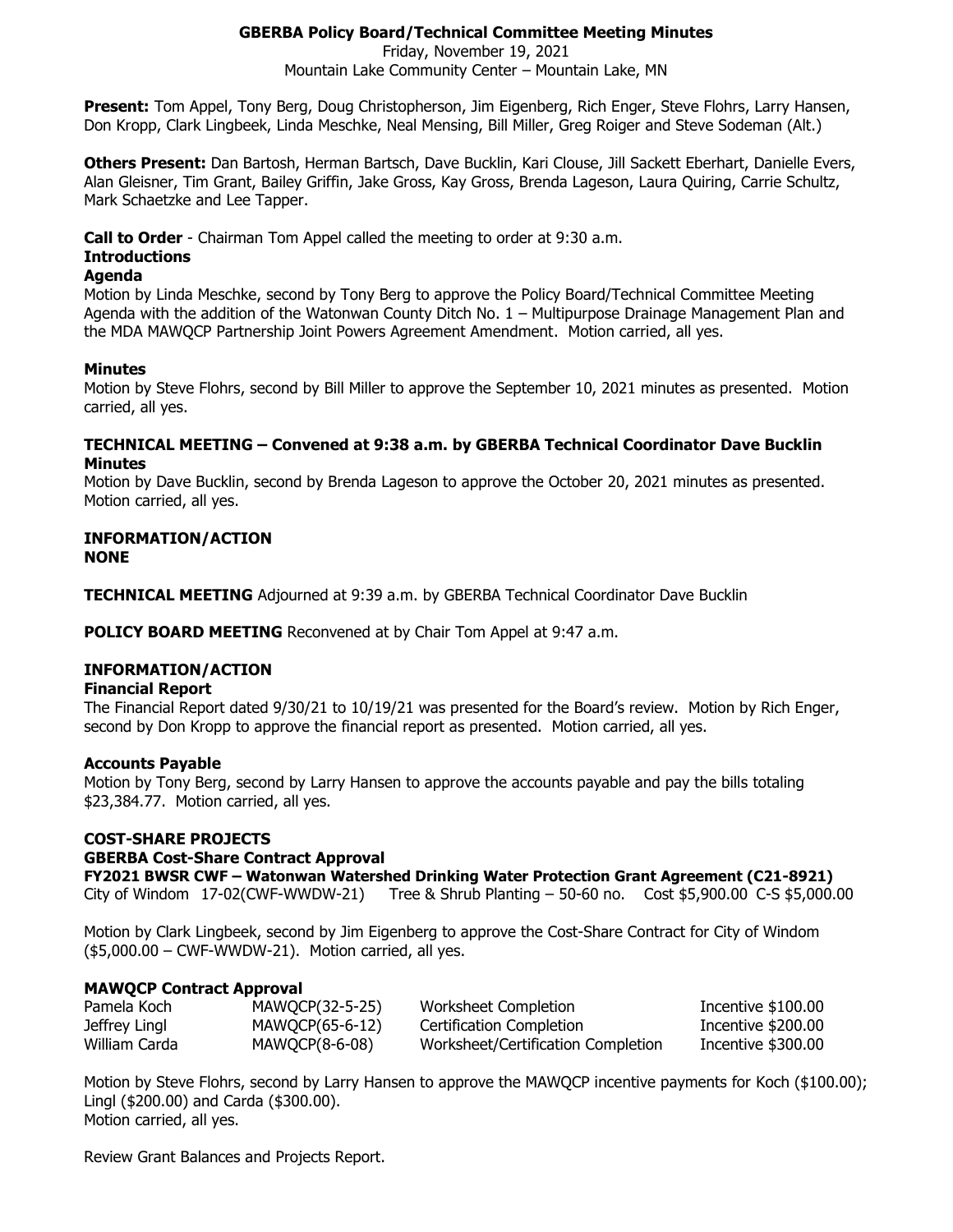## **Page 2 GBERBA Policy Board and Technical Committee Meeting Minutes November 19, 2021**

### **Le Sueur River Watershed Comprehensive Plan**

ISG has aggregated a large amount of data for the watershed. Looking at watershed issues and discussion on primary or secondary in nature. First Technical Committee meeting will be in November.

#### **Watonwan Watershed Implementation Grant Ranking Worksheet and Cheat Sheet Distributed**

### **Watonwan Watershed Watershed Based Implementation Funding (WBIF) – Disbursal Agreements**

Motion by Linda Meschke, second by Tony Berg to approve the Watonwan Watershed Based Implementation Funding Grant Proceed Disbursal Agreement between the Greater Blue Earth River Basin Alliance and the Brown and Watonwan Soil and Water Conservation Districts.

Motion carried, all yes.

### **Watonwan County Ditch No. 1 – Multipurpose Drainage Management Plan**

Discussion. Request of Jill Sackett Eberhart to see if the additional work (\$4,500) is eligible for Clean Water Funds. Answer will be sent out to the GBERBA Policy Board, Technical staff and others.

### **Dues 2022**

Motion by Neal Mensing, second by Don Kropp to approve the 2022 Dues with the suggested increase of 12% totaling \$47,314.00. Motion carried, all yes.

### **MDA MN Ag Water Quality Certification Program Partnership Joint Powers Agreement Amendment**

Motion by Clark Lingbeek, second by Rich Enger to approve the MDA MN Ag Water Quality Certification Program Partnership Joint Powers Agreement Amendment for an additional \$573,893 for 2021 thru 2023. Motion carried, all yes.

## **COORDINATOR REPORT**

### **MN Agricultural Water Quality Certification Program**

Update on progress made in areas 5 and 6 – See Certification Specialist Reports. Over 790,000 acres and over 1100 certified producers statewide!

GBERBA has the Area 5 and 6 MAWQCP administrative contract approved through 2023 totaling approximately \$574,000, contract will be forthcoming for GBERBA approval. The Minnesota Agricultural Water Quality Certification Program has launched three new endorsements in addition to 10-year certification a farmer or landowner receives in the program. The endorsements are for soil health, integrated pest management, wildlife and climate smart.

Dru Larson, MN/IA Conservation Corps Member will be assisting with this program in 2021.

## **2017 CWF Grant- Multipurpose Drainage Management**

Multipurpose Drainage Management **-** \$301,200: Projects for this Drainage Grant will need to be located in public ditch sheds. **GBERBA member entire counties are eligible**. Priority parameters to identify the eligible ditches. A guidance policy sheet is online.

At this time, GBERBA has received a third grant time extension. In addition, GBERBA can pay grant-engineering funds to approved projects even if not constructed prior to grant deadline. BWSR has now approved the extension for the entire grant to April 30, 2022. There are \$24,000 dollars left in this grant. GBERBA needs another project or two.

#### **Watonwan River Watershed - Implementation Grant**

Implementation grant funds are available now with the Grant 41 Policy distributed to all GBERBA members and partners. The grant timeline is 3-24-2021 to 12-31-2023. The Project Ranking Worksheet is used for project priority.

The Grant Proceed Disbursal Agreements for the Watonwan Watershed Implementation Grant have gone out to the 6 Counties and SWCDs for approval (these are not mandatory) agreements will be in place throughout the Watershed Based Implementation Funding stage of the Watonwan Watershed.

The Policy Board has approved the Multipurpose Drainage Management Study definition and expectations. The information has been added to the Grant 41 Policy and redistributed to the elected officials and staff.